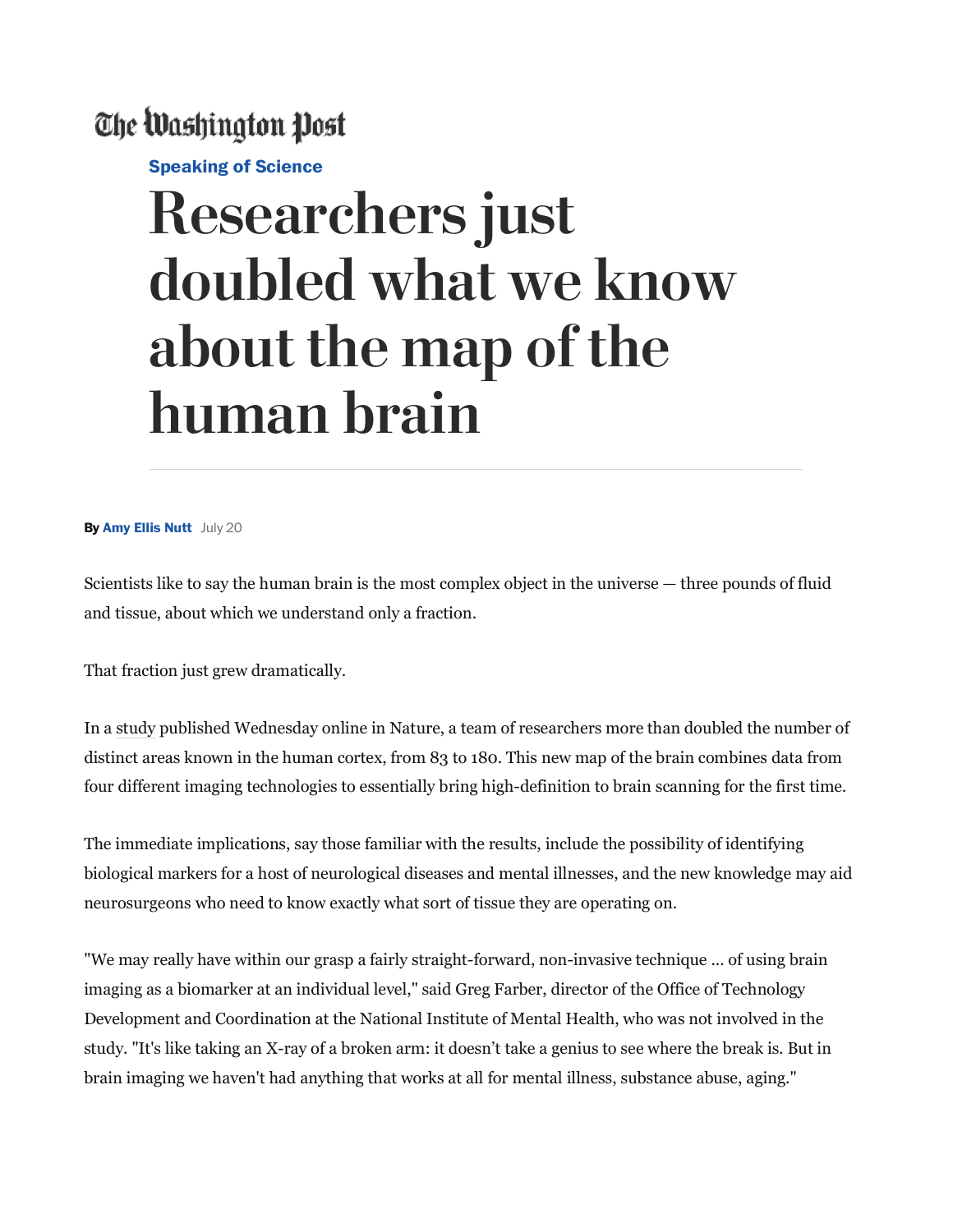An international team led by Matthew Glasser and David Van Essen at Washington University in St. Louis scanned the brains of 1,200 young adults using four techniques: magnetic resonance imaging, or MRI, which reveals the structure of the brain; functional MRI, or fMRI, which registers brain activity, when the subjects were resting; task-based fMRI, which registers activity while the subjects were engaged in mental exercises; and diffusion imaging, which reveals the paths of neurons and shows how the brain is "wired." By aligning the brain areas in those 1,200 subjects using the combined scanning protocol, the researchers achieved an extraordinary degree of precision. The work was funded by the National Institutes of Health as part of the Human "Connectome" Project, referring to the connections within the brain.

"If things aren't aligned, the features will be blurry," said Glasser, who likened the difference between the old and new cortical maps to the difference between observing the night sky with a ground telescope vs. one in space.

"Stars twinkle because of turbulence in the universe," he said, "but if you put a telescope in space, there's no atmosphere so you don't have that blurring. If you're not aligned, it's like twinkling. … If they are, you just get a much sharper image."

The magnitude of the breakthrough can be measured against how long it took to get here. The cortical map used most frequently today by both researchers and clinicians is essentially the same one developed more than 100 years ago by anatomist Korbinian Brodmann. The German scientist delineated almost 50 basic brain regions, several of which bear his name. In the decades between then and now, the number only increased incrementally to 83.

Glasser and Van Essen's team have developed an algorithm that will now make their data collection protocol available to researchers and clinicians around the world.

"These are discrete areas that have unique fingerprints," said lead author Glasser, "meaning anybody who gets an MRI scan [the doctor or researcher] will be able to find the same cortical areas."

AAccuracy was critically dependent on finding a new method of comparing brains. Up until now, that method was largely dependent on comparing the complex folding patterns in gray matter.

"But every person's brain is folded differently," Van Essen said. "You can't align [brains] by relying on a particular fold."